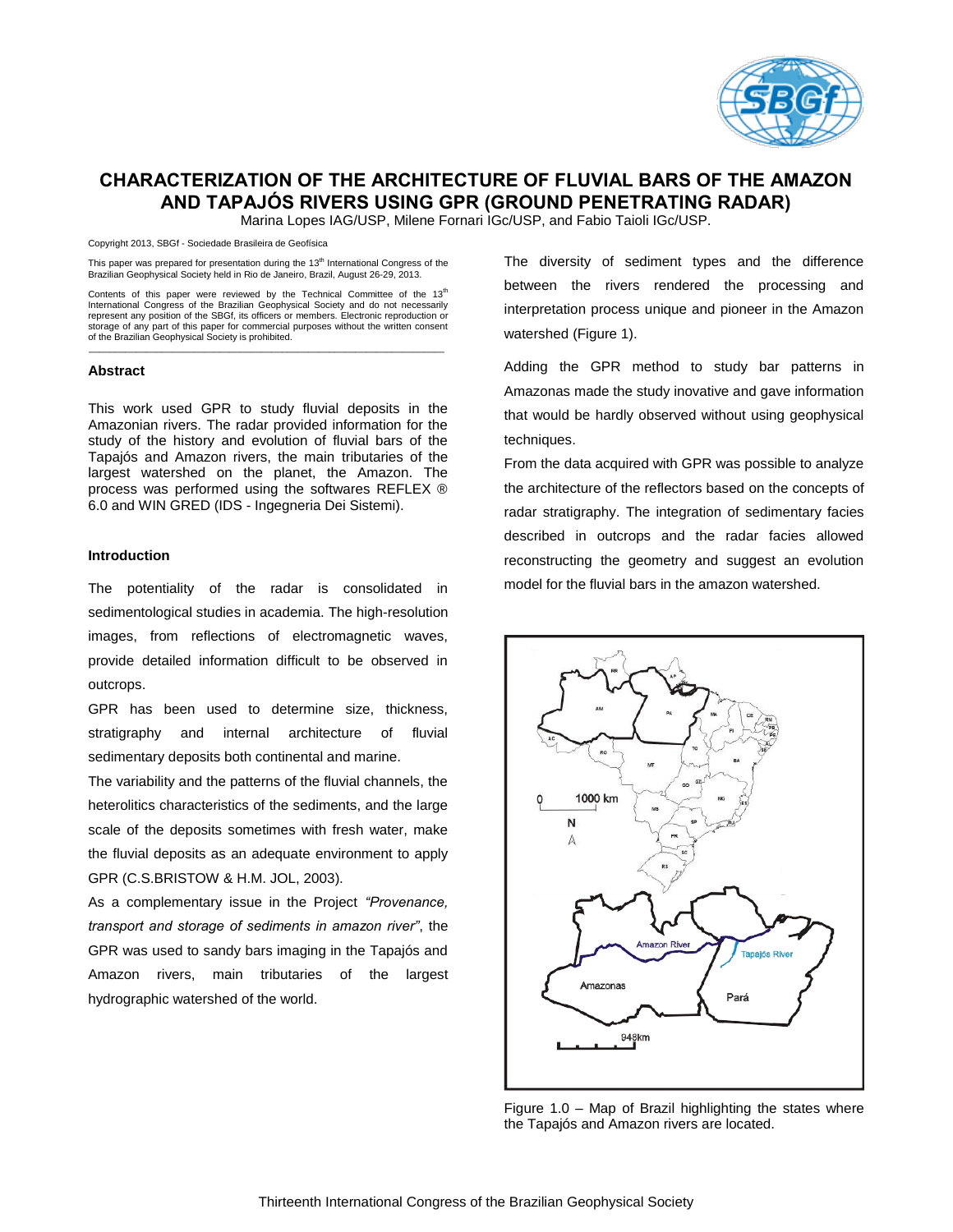## **Method**

The GPR method consists in the transmission of a pulse of high-frequency electromagnetic energy (EM), usually in the 10-1000 MHz range, into the ground and is partially reflected back to the surface due to changes in the electrical properties of the materials. This allows the identification of contacts, including changes in sediment grain size (facies change), mineralogy, density, bedrock contact and water content (DAVIS & ANNAN,1989).

The system that was used in this research (*IDS-Ingegneria dei sistemi*) is composed by two antennae (transmitter and receiver), a control unit responsible for sending pulses to the transmitting antenna and scan the signal from the receiving antenna (*DAD Control Unit*), a PC laptop (notebook), a 12V battery and a wheel-type odometer coupled to the antennas. The 100 MHz and 200MHz antennae were tested but the survey was performed using the 100MHz antenna and a offset of 1 m, configuration that presented better vertical resolution (10- 15 cm). Traces were acquired every 25 cm, stacked 4 or 8 times and 512 samples per trace were recorded.

The survey comprehended about 5 km of GPR lines in the regions of Tapajós and Amazon Rivers. The system Two softwares were used to process the GPR data: REFLEX WIN® 6.0 by Sandmeier Software e o GRED (IDS - Ingegneria Dei Sistemi). The main procedures applied were (Figure 2): time-zero-drift, dewow, background removal (filter to remove coherent noise), AGC (automatic gain control), band pass filter, manual filter (horizontal filter). The velocity of 0.1 m/ns was used to convert time to depth for all lines, which is within the range of quartz sand reported in NEAL (2004).



Figure 1.1 – Diagram of the data processing flow.

Similarly to seismic stratigraphy (MITCHUM *et. al.,1977;* EMERY & MEYERS,1996*),* radar stratigraphy relies on the identification of systematic reflection terminations. These terminations define radar surface. Geologically these are believed to represent significant nondepositional or erosional hiatuses. GAWTHORPE *et al.*1993 define these as the "fundamental stratigraphic units" that can be identified on radar reflection profiles. Working within the framework of surface radar it is then possible to define various radar facies.

GPR sections acquired in sandy bars are characterized by six radar facies. (Figure 1.2).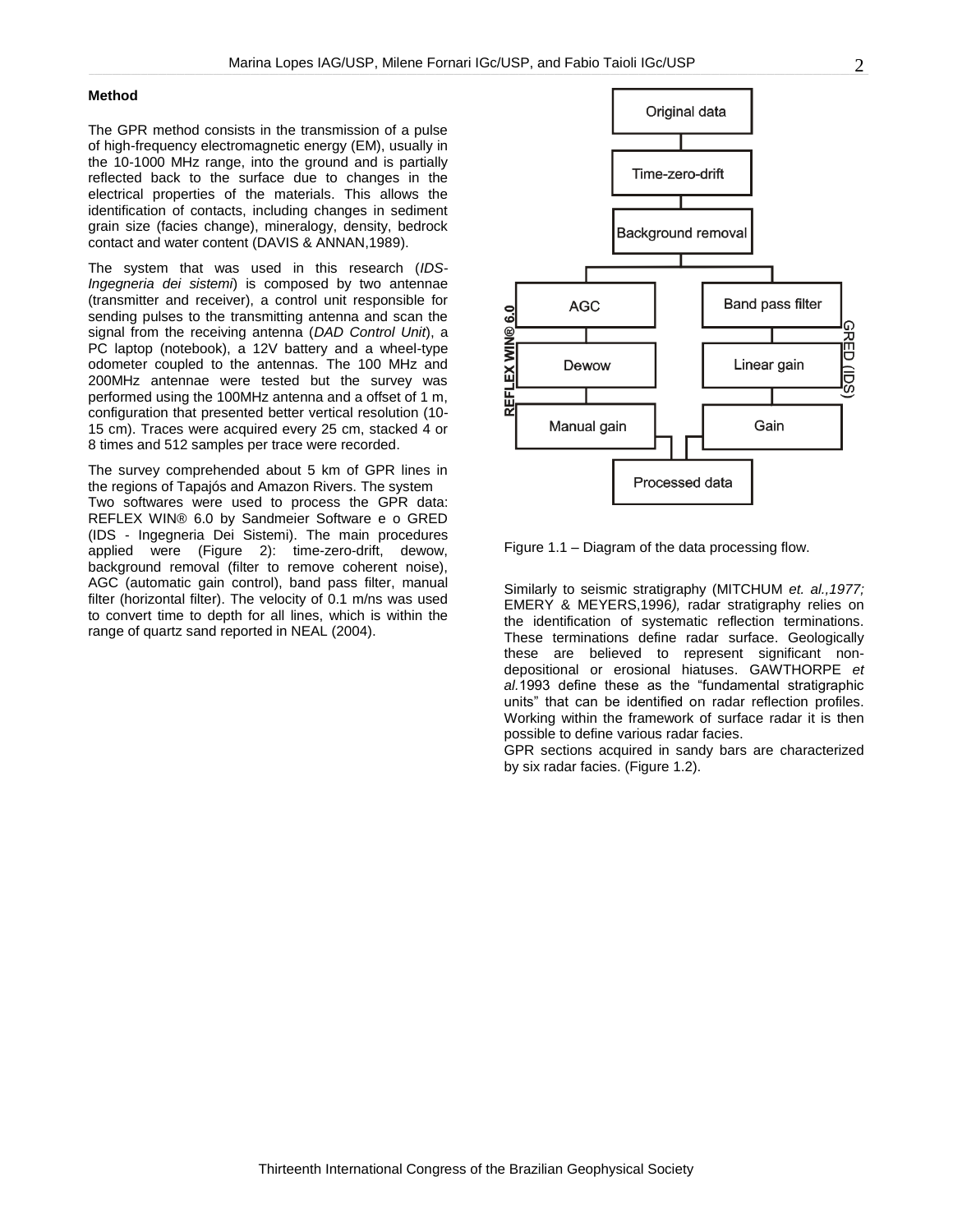

Figure 1.2 – Radar facies identified in the GPR sections.

According to NEAL (2004), a radar unit is characterized by its geometry, dip, continuity, amplitude and the relationship between the reflectors (Table 1).

The refection terminations present a typical superior limit of a erosion truncation marked by medium to coarse sand with granules, characteristic of radar facies 2, 3, 4 and 5. The inferior limits also present granules being downlap (radar facies 2 and 4) or subparallel (radar facies 5)

Table 1 – Classification of the radar facies according to NEAL (2004).

| <b>RadarFaceis</b> | <b>Shape</b>                 | 묳        | Relationship between<br>reflections | <b>Reflection</b><br>continuity            | Sedimentary faceis                                                            | <b>Figure</b> |
|--------------------|------------------------------|----------|-------------------------------------|--------------------------------------------|-------------------------------------------------------------------------------|---------------|
|                    | bagin-shaped                 | inclined | oblique (non-parallel)              | continuous                                 | lsand medium / thick with granules at the top and bottom                      | こ             |
|                    | chaotic                      | chaotic  | oblique: chaotic                    | discontinuous                              | sand medium / thick with granules                                             | 14            |
|                    | badle-shaped   inclined      |          |                                     | oblique: divergent   moderately continuous | sand medium / thick with granules                                             | <u>ដ</u>      |
|                    | Curved: concave   horizontal |          | <b>Subarallel</b>                   |                                            | Impoderately continuous I sand medium / thick at the base and granules inside | 55            |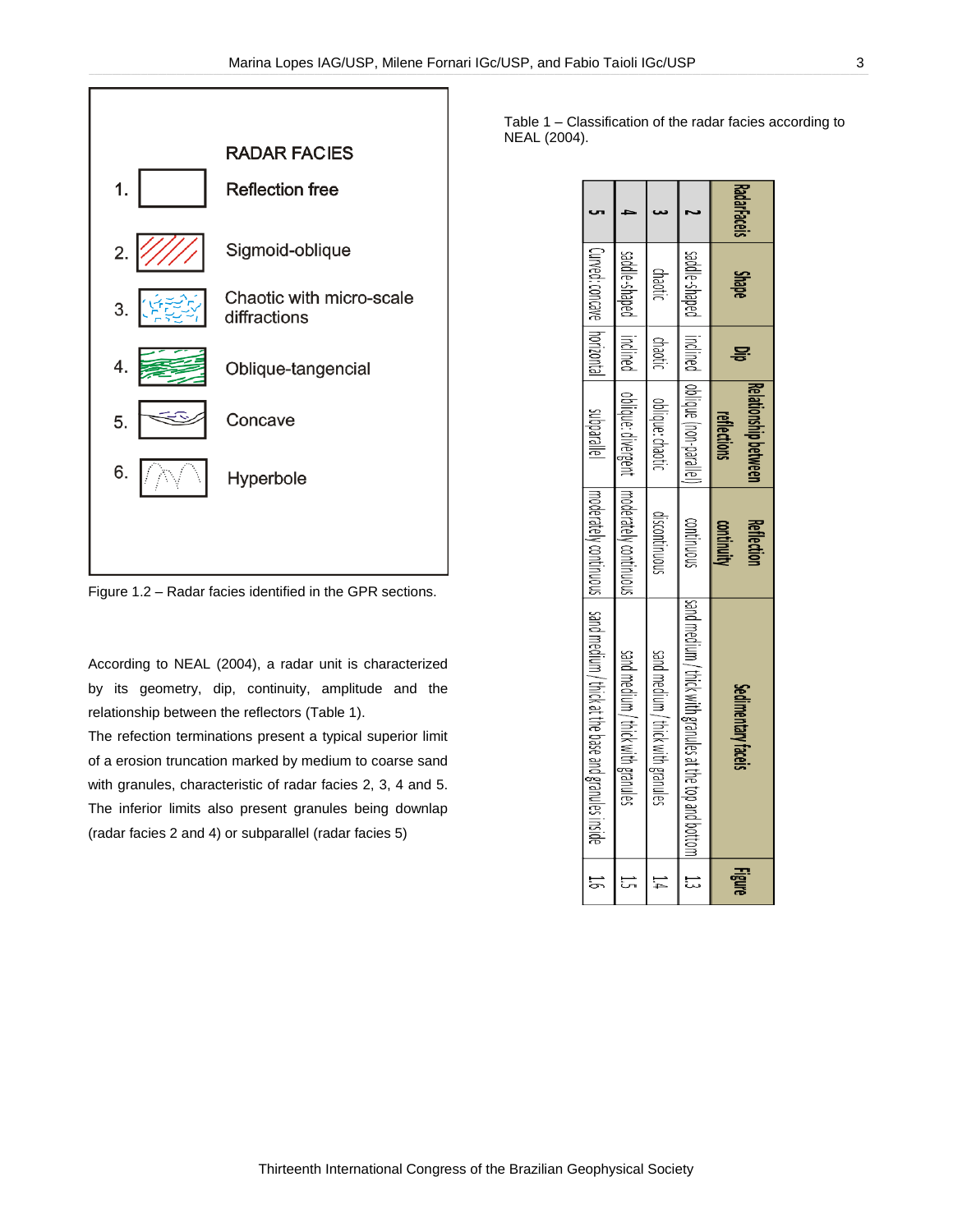

Figure 1.3



Figure 1.4



Figure 1.5



Figure 1.6

## **Results and Discussion**

## **Longitudinal Bars**

Rectilinear rivers, like Tapajós, present a negligible sinuosity due to the development of lateral bars. (LEOPOLD *et. al.,*1964)*.* The GPR surveys were performed in both directions, longitudinal and transversely to the bars.

The bars of this river are formed by waves, growing in the opposite direction of the current flow.

In the GPR sections obtained in the Jamaracuá bar (Figure 1.7) is possible to see the formation of new set of bars from west to east formed by oblique stratification (radar fácies 2), with thickness of about 2 meters and low dip angle  $(-20^\circ)$ .

In the opposite margim of the fluvial channel (Figura 1.8) was possible to identify na eventual time lag when the sedimentation process was modified, presenting radar fácies 4.

# **Bar in the centre of the river**

Different patterns of channels may be present simultaneously in a river (STEVAUX,1994). The Amazon river is the second most extensive of the world, and its morphological characteristics are modified in its way.

In the region surveyed the channel is meandering with some bars in the middle of the channel.

The processed section (Figure 1.9) shows accretions of bars from northwest to southeast, in agreement with the cross bedding present.

# **Conclusions**

The use of GPR in the amazon region showed the potentiality of the method to study fluvial depositional systems.

The recognition of the radar facies in the GPR sections and its correlation with the sedimentary facies were fundamental to analyze the growing process of the bars.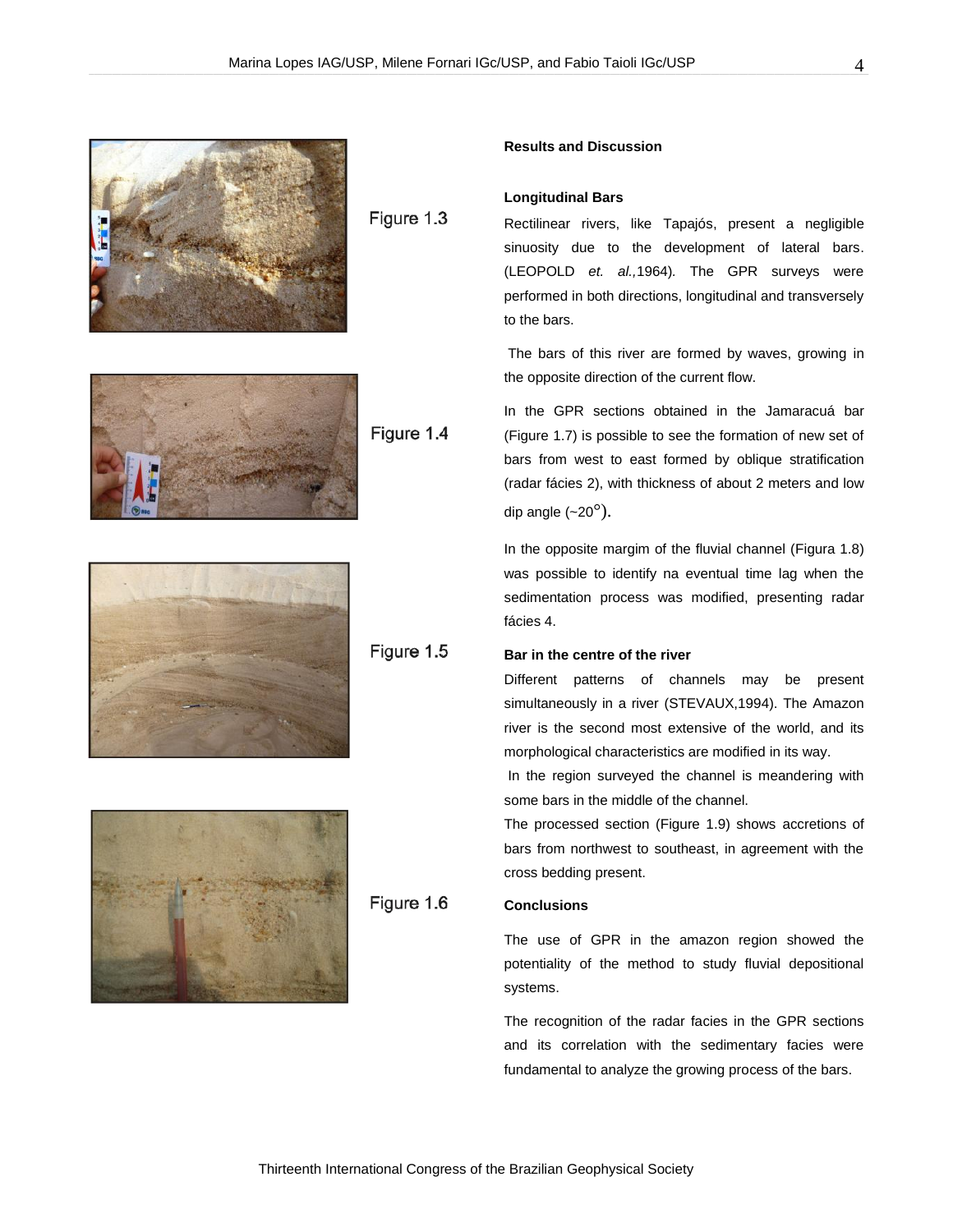In addition to providing the morphology of the bar was identified in this work an event in which two deposition agents acted in a single morphology, as shown in Figure 1.8.

Adding the GPR method to study bar patterns in Amazonas made the study inovative and gave information that would be hardly observed without using geophysical techniques.

#### **References**

BRISTOW, C. S.; JOL, H. M. An introduction to ground penetrating radar in sediments. *Ground penetrating Radar in sediments*. Geology Society, London, Special Publications, 211, p. 1-7. 2003.

DAVIS, J. L; ANNAN, A. P. Ground-penetration radar for high-resolution mapping of soil and rock stratigraphy. Geophysical Prospecting, v. 37, p. 531-551. 1989.

Gawthorpe, R.L., Collier, R.E.L., Alexander, J., Leeder, M., Bridge, J.S., 1993. Ground penetrating radar: application to sandbody geometry and heterogeneity studies. In: North, C.P., Prosser, D.J. (Eds.), Characterization of Fluvial and Aeolian Reservoirs.

Geol. Soc. Lond. Spec. Publ., vol. 73, pp. 421–432.

LEOPOLD, L. B. & WOLMAN, M. G. 1957. River channel patterns: Braided, meandering and straight. U. S. Geol. Surv. Prof. Paper, 282-B: 39-85

Meyers, R.A., Smith, D.G., Jol, H.M., Peterson, C.D., 1996. Evidence for eight great earthquake-subsidence events detected with ground-penetrating radar, Willapa barrier, Washington. Geology 24, 99–102.

Mitchum, R.M., Vail, P.R., Sangree, J.B., 1977. Stratigraphic interpretation of seismic reflection patterns in depositional sequences. In: Payton, C.E. (Ed.), Seismic Stratigraphy—Applications to Hydrocarbon Exploration. AAPG Mem. 16, 117– 123.

Neal, A., 2004. Ground-penetrating radar and its use in sedimentology: principles, problems and progress. Earth-Science Reviews 66 (3–4),

261–330.

STEVAUX, J. C. 1994. The upper Paraná River: Geomorphology, sedimentology and paleoclimatology. Quatern. Intern. 21: 143-161.